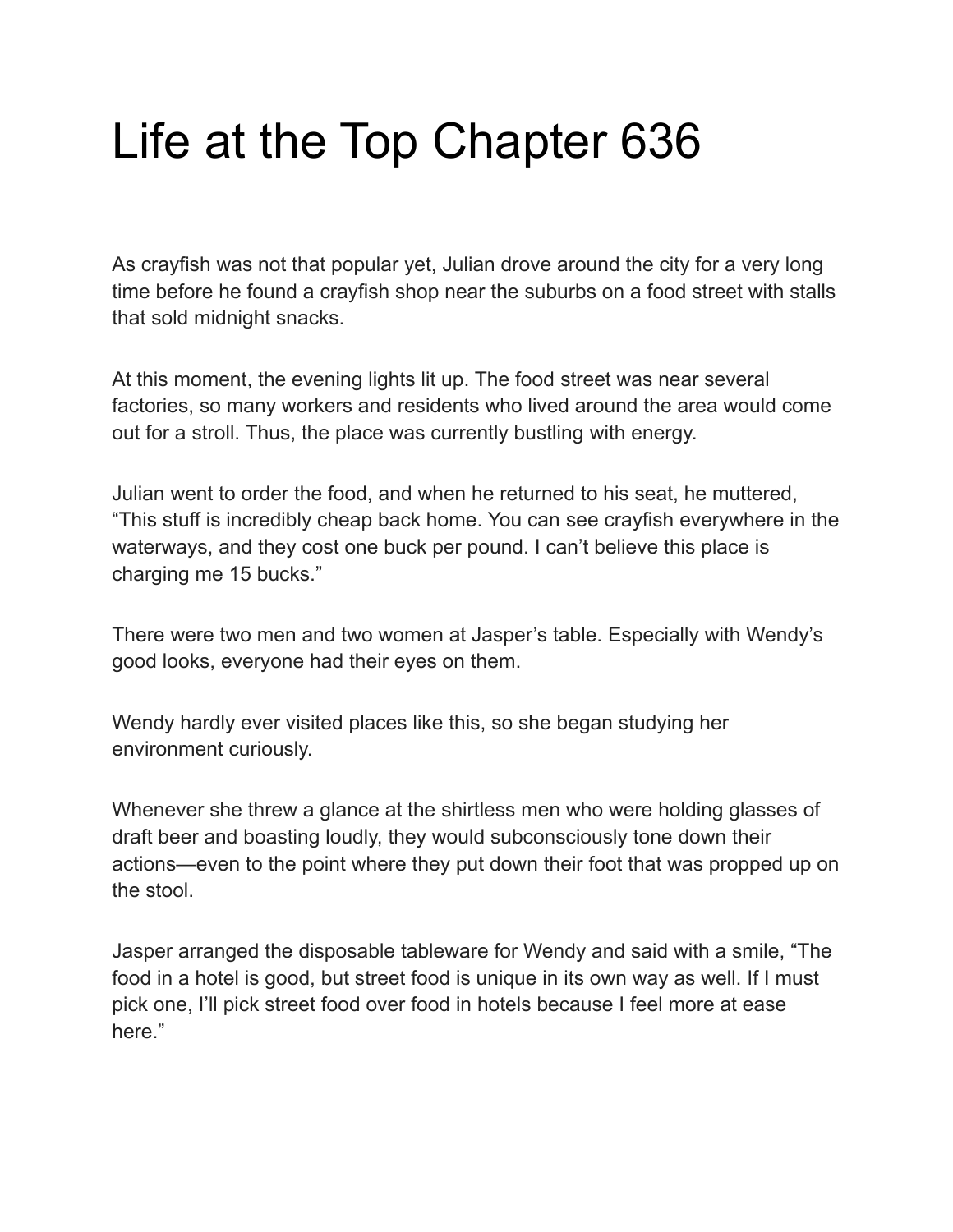Wendy scrunched up her nose and said in disbelief, "Why are you still racking your brains thinking of ways to earn so much money then?"

"I'm not making money for the sole purpose of buying food. Although food is viewed as a primary need, how much can we really eat? If eating is my main goal, then I would've retired a long time ago." Jasper laughed.

"What's your purpose of making money then, Jasper?" Julian asked because he rarely heard Jasper mention these things.

Jasper pondered for a moment and chuckled. "There are many beautiful places in this world that I have yet to discover. I'd love to visit these places, but I'm bound to bump into problems in the process. It just so happens that money is the best solution to these problems."

After hearing what he said, Julian scratched his head and said awkwardly, "I don't understand."

As they spoke, the female shop owner came over with the dishes they ordered. A large bowl of steaming crayfish was placed at the center of the table. The scarlet-colored crayfish stood out, while the steam and fragrance aroused everyone's appetite.

"I've not eaten crayfish for so long." Jasper picked up a crayfish despite it being steaming hot. He quickly peeled off the shell and popped it into his mouth. His eyes lit up as he said, "Yup, this is it. This is the taste!"

Having said that, Jasper peeled another crayfish for Wendy and said, "Try it. You can't get this in hotels."

Wendy was about to take it when there was someone guffawing at the next table.

"F\*cking dope, I'd say. I've seen people put on a show, but not as good as them. They're talking about making big bucks one second and big hotels the next."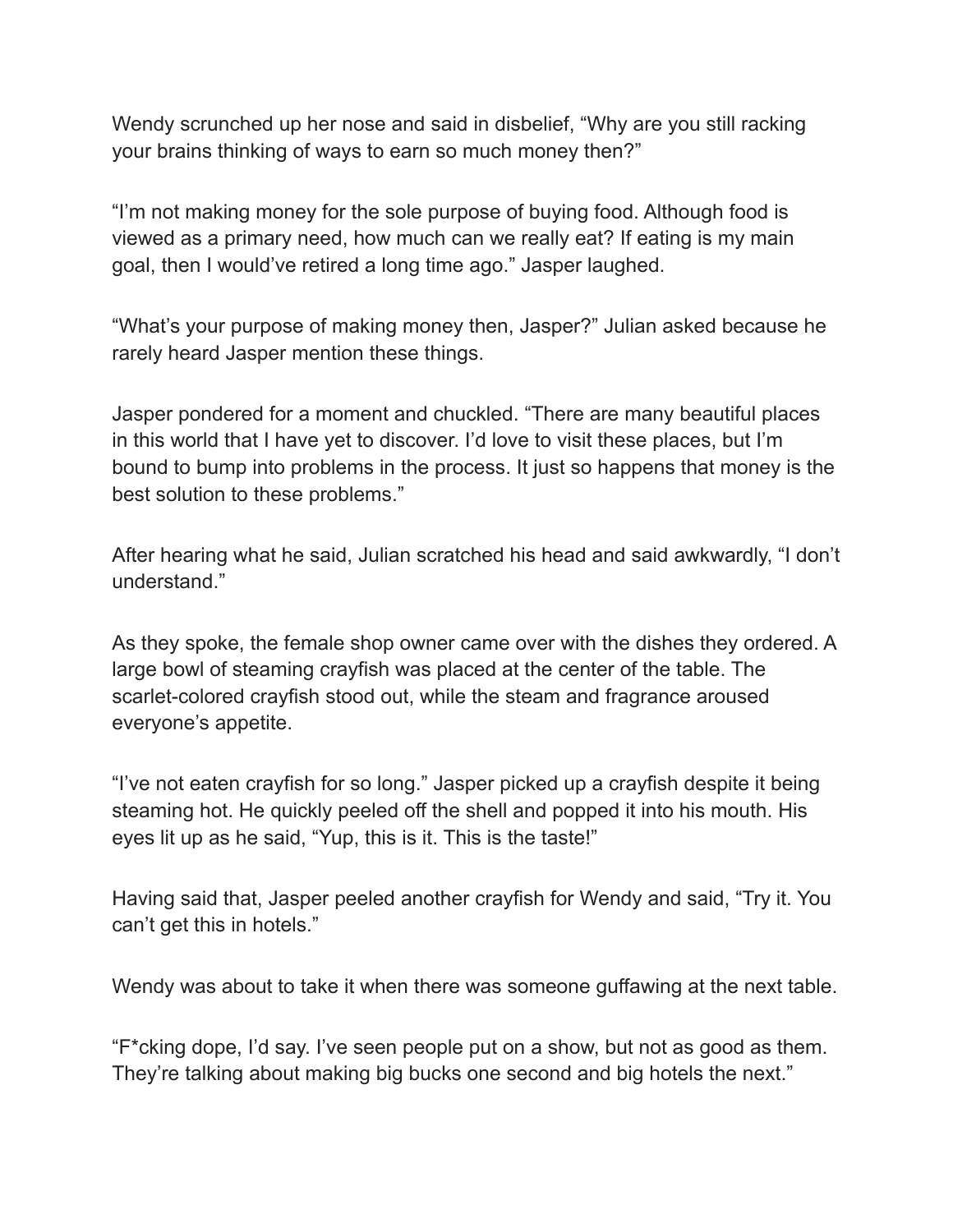"Those who are clever enough will know that you're eating in a shop in a food street, but those who don't might think that you're a king from a foreign country here to gain life experiences."

What followed after those words were bursts of laughter.

Julian frowned and then turned his head in annoyance. He saw three to five men sitting next to their table. The man who spoke earlier had a perverted look on his face as he leered at Wendy, seemingly proud of the things he just said.

Julian was even more crossed now and was just about to get up when Jasper said, "Remain in your seat, Julian."

Jasper then turned around and looked at the perverted man, saying, "Whether I'm pretending or not is my business. Does that affect you?"

The pervert chuckled and said with a sinister gaze, "I didn't know that eating at a food street can boost your sense of superiority. We lads should keep a low profile when we go out. We shouldn't say hilarious things like that just to pick up ladies."

As he spoke, the perverted man whistled at Wendy frivolously and laughed. "Hey gorgeous, what's so good about dating this good-for-nothing pretty boy? Why don't you come over and sit with us? Have a drink with tough men like us, eh?"

As soon as the man finished his sentence, a wine bottle was smashed into his forehead.

## Life at the Top Chapter 637

The sudden attack caused a commotion. Jasper looked up and saw a keen-witted woman with short hair. She lifted the perverted man, the same man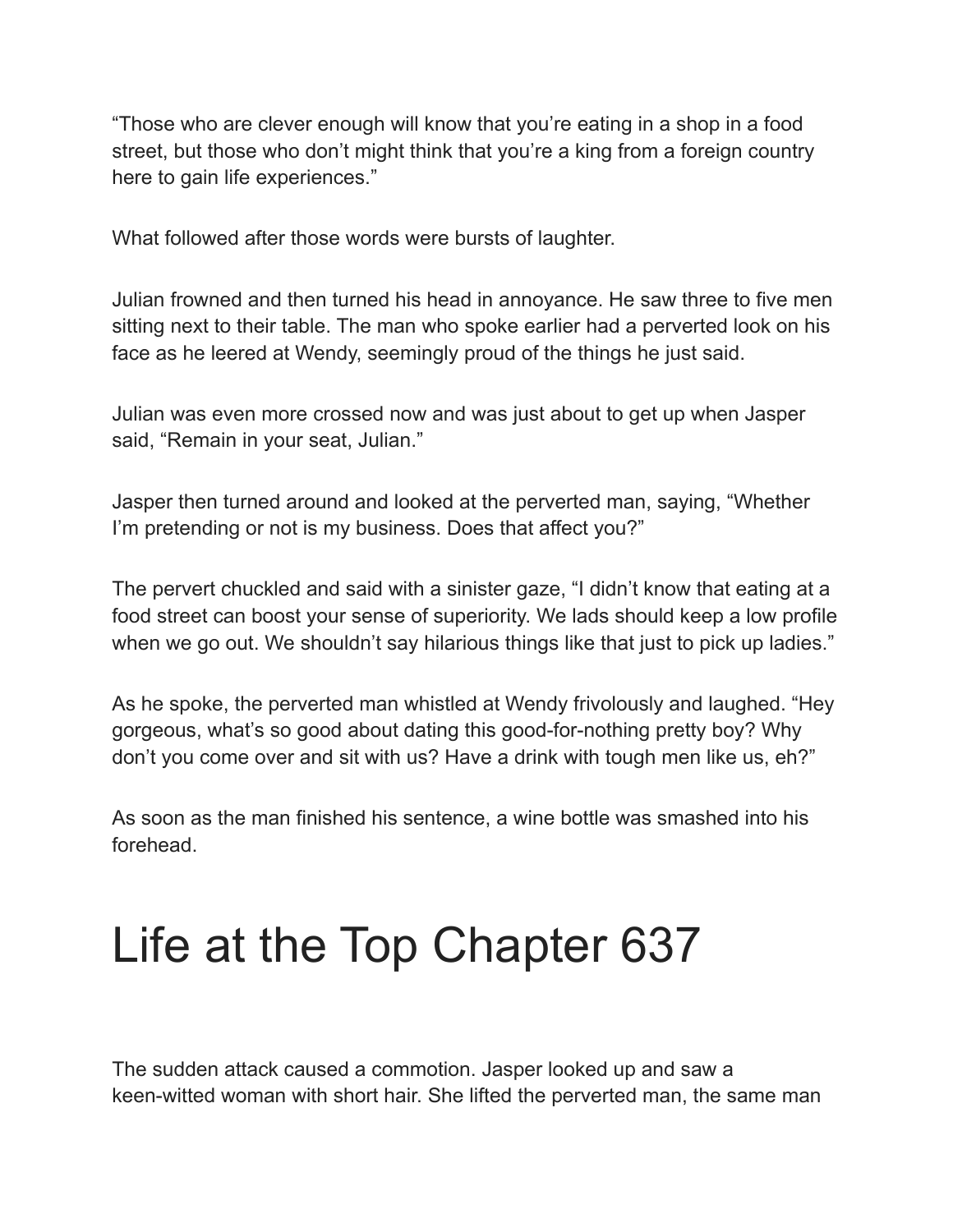who spoke rudely earlier, like she was lifting a little chick. She said indifferently, "I hate it when a man takes liberties with a woman."

"Senior!" Julian exclaimed in delight when he saw the woman.

In the blink of an eye, all eyes were on them. The head of the man who was being lifted up by Julian's senior was covered in blood. He was wailing non-stop, while the other men who were sitting on the same table as him had long since slipped away.

"Get lost!" Julian's senior tossed the man on the floor and roared.

The perverted man covered his forehead, too afraid to say a word. He ran off while pissing his pants.

"Julian." Julian's senior first greeted Julian before turning to look at Jasper.

"Senior, I'd like to introduce you to Jasper, the man I told you about. He's my boss and my savior," Julian said, standing up.

"Jasper, this is my senior. Her name is Fallon Murray. Her combat skills are no worse than mine."

"Hello." Jasper stood up and stretched out his hand politely.

Fallon glanced at Jasper's palm and said with a straight face, "I'm sorry, I'm not used to touching strangers unless this is the arena."

Such a powerful aura!

Fallon's actions left a deep impression on Jasper.

"Alright then. Shall we sit down and talk?" Jasper said with a smile, not the slightest bit crossed by her attitude toward him.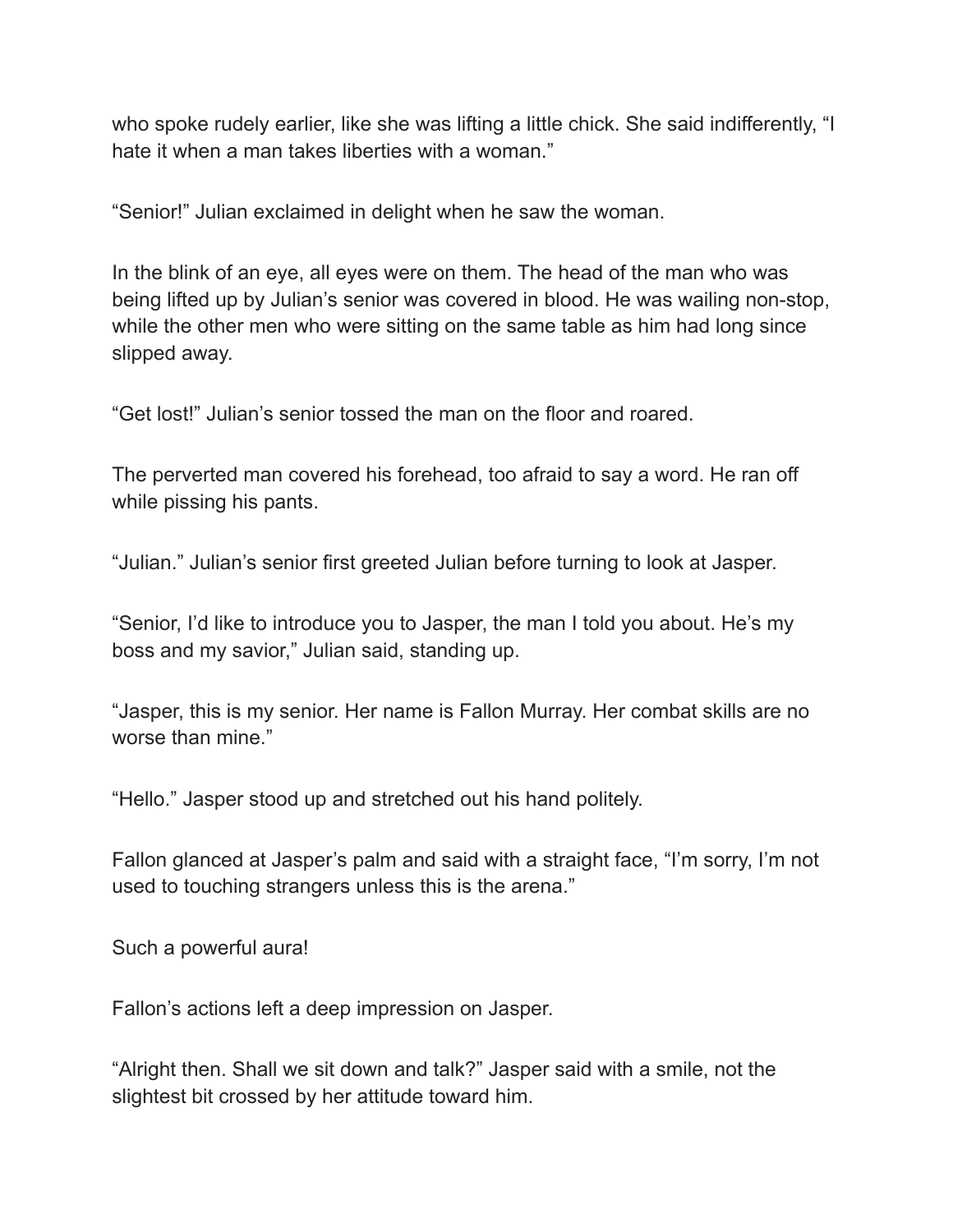Fallon nodded and sat beside Julian.

"When did you arrive, senior?" Cathy asked immediately. Surprisingly, Cathy and Fallon were really close.

"I just arrived. It was hard to find this place. The cab driver drove around for a really long time," Fallon said in an unrestrained manner.

As Fallon spoke, she turned and looked at Wendy. With a different kind of zeal than what she showed Jasper, she asked, "Are you the target I'm supposed to protect?"

Wendy was a little overwhelmed by Fallon's blazing gaze and looked subconsciously at Jasper.

Jasper narrowed his eyes slightly and said, "Only after we hire you."

Julian tugged at Fallon's shirt in secret and whispered, "Be more polite to Jasper, senior."

Fallon twitched her mouth with displeasure and said, "So what? Nine out of ten rich people like him hope to hire me as their bodyguard but I always refuse. It's not like I've never met one before.

"Rich people like them have always looked down on others just because they have some stinking money. We don't need to be so polite to them."

"Senior!" Julian was slightly crossed now. He pulled a long face and said sternly, "I don't know about others but Jasper isn't that kind of person."

"Argh, alright. What does a little kid like you know? You don't even know when you're being taken advantage of by others." Fallon waved her hand without a care and turned to Jasper again, saying, "You want to hire me? I'm really expensive to hire."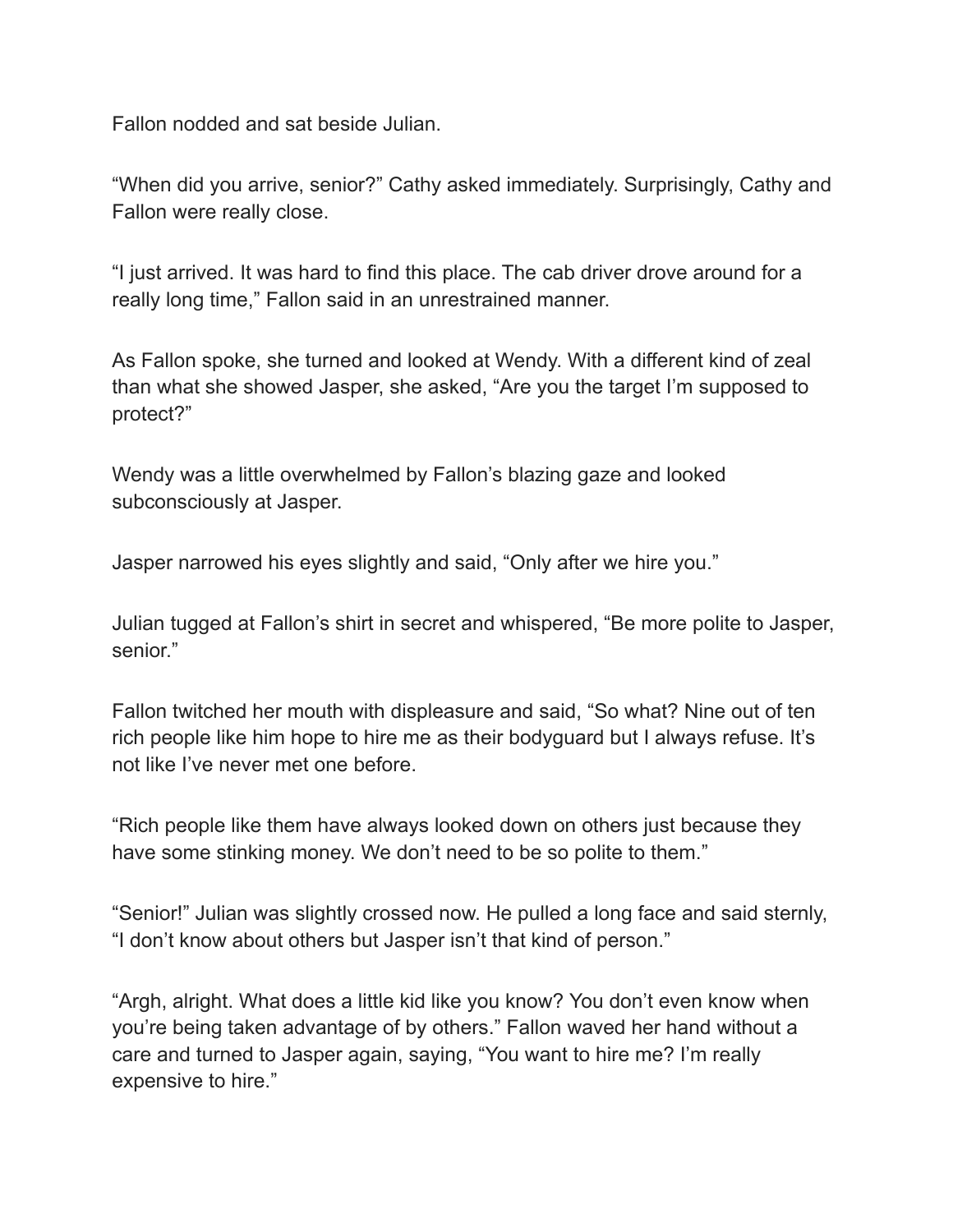# Life at the Top Chapter 638

"Money isn't a problem. I don't think I need to go in-depth about this. You can just ask Julian.

"Not only does he have a high income, but his income is also considered the highest in the country."

Jasper took his time to peel the crayfish, eating one by himself and feeding another to Wendy.

Jasper noticed something with his keen senses.

Fallon's eyes would flash whenever he fed Wendy.

Jasper was fascinated by the discovery.

"Likewise, I'm a businessman, and for every penny I pay, I expect a return of equal value. Therefore, I'd like to know how capable you are."

Fallon crossed her arms and smirked smugly, saying, "Don't worry about that. Julian has never won against me until I turned 20."

"Does that mean that your abilities began to decline after you turned 20 years old?" Jasper asked sharply.

Fallon's expression turned stiff as she complained, "That's the physiological gap between men and women. Do you actually think I'd get better the older I am just like in the movies?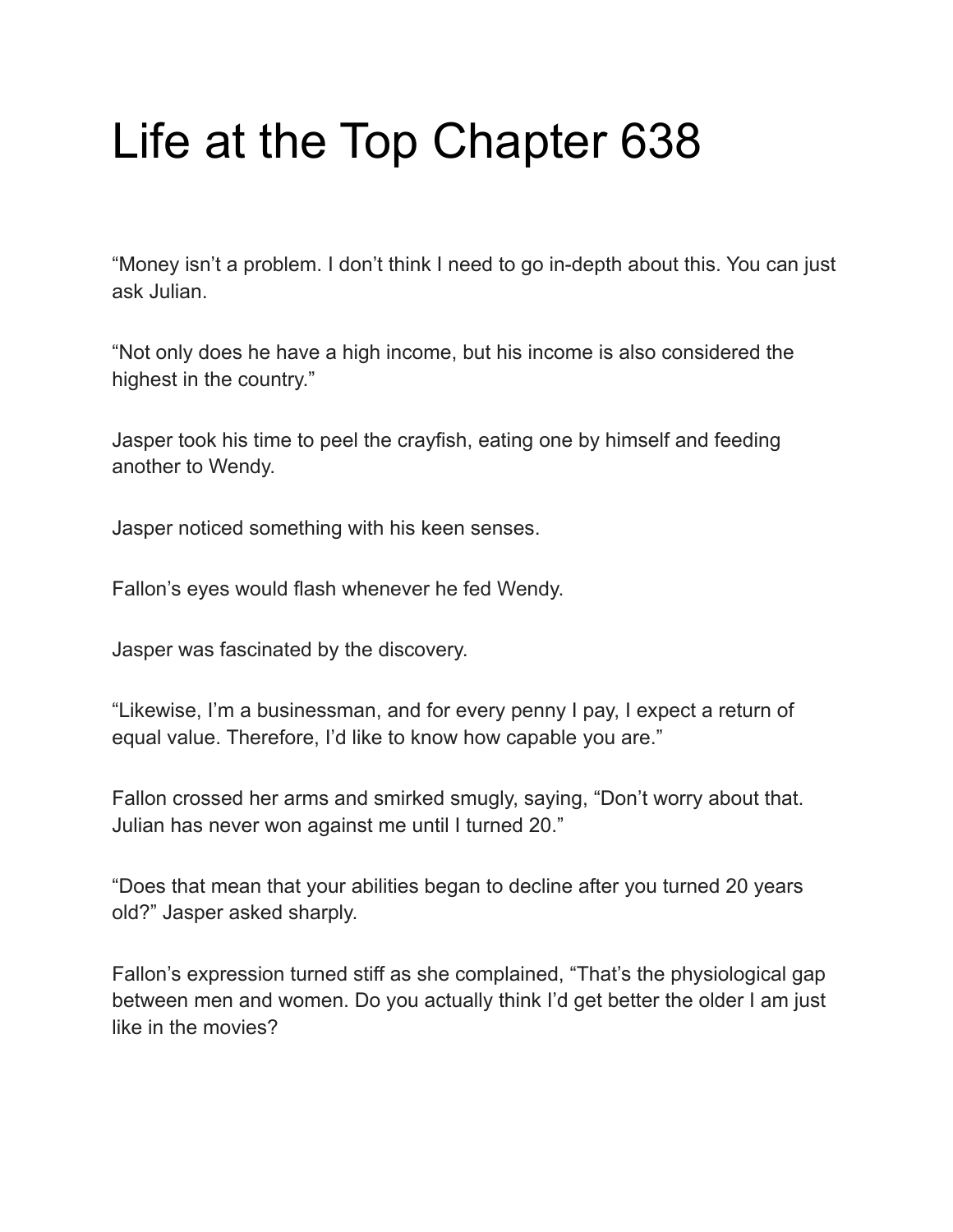"Besides, my abilities aren't declining. I can remain in tiptop condition for at least another decade. Julian is getting stronger, but even now, he still can't beat me by too much."

Julian scratched his head after hearing what she said. He said to Jasper, "What she said is right, Jasper. Even now, I'm not entirely sure I can beat her."

Jasper nodded and said, "In that case, your skills and abilities have passed the requirement. Most importantly, I'm getting Wendy someone that's trustworthy. You play a crucial role, and her life and safety are in your hands. Do you think you can handle it?"

Fallon said, sounding unconvinced, "I wouldn't have come if I couldn't."

As Fallon said those words, she frowned and said a little impatiently, "Also, I think you ought to know that I'm selling my skills, not myself. I need to have my own freedom and time as well."

"If that's the case, I don't think we can proceed with this conversation." Jasper shook his head.

"Are you expecting me to set up an eight-hour work schedule for you? So you can clock in and out every day? You need to be ready to deal with emergencies at all times. You will work so long as Wendy is outside."

Fallon said with displeasure, "Hey, don't get so full of yourself just because you have some stinking money. I'm not going to starve to death if I don't get this job."

"It just so happens that I can also hire someone else to do it if you can't." Jasper stood in sharp opposition to Fallon with a grin, having no intention of giving in.

Fallon gritted her teeth in anger and then looked at Julian, asking, "Why is your boss acting like that, Julian?"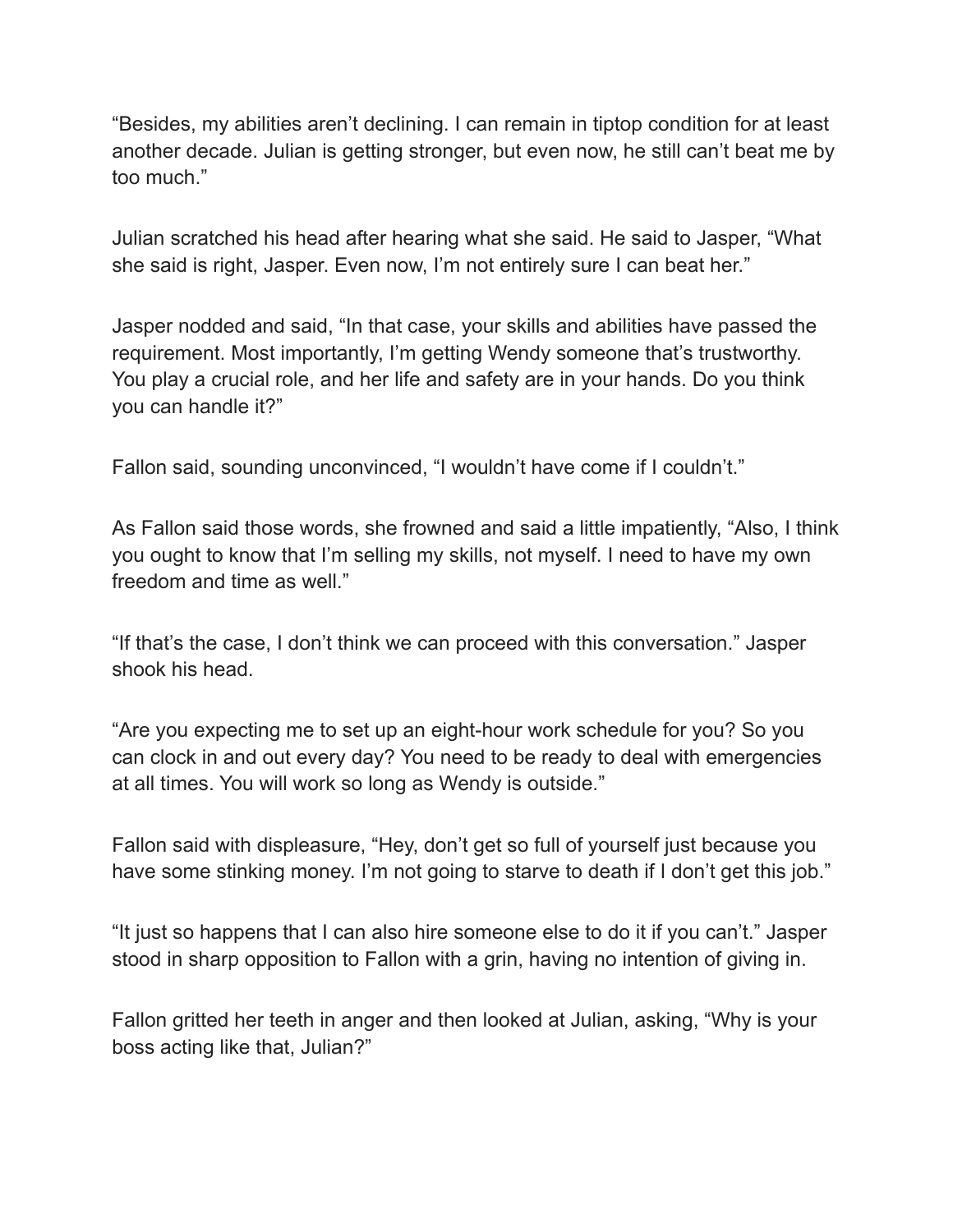Julian scratched his head and said, "This is a misunderstanding, senior. Jasper is really easy to talk to. I don't know why both of you can't get along."

"No one wants to get along with him!" Fallon harrumphed and looked at Wendy, saying, "Can we talk?"

Wendy smiled and said, "Sure, what would you like to ask?"

Fallon said with a frown, "I'm a really casual person, and I certainly can't take care of you all the time. Besides, I'm only responsible for your safety, so you can't order me around like I'm your servant."

Wendy nodded and said, "Yeap, that's what I want."

Fallon said with a smile, "You're so much easier to talk to than him and much more pleasing to the eye."

Wendy noticed Fallon's eyes glowing when she stared at her and felt uneasy. She subconsciously leaned toward Jasper.

"To be honest, I have a pretty simple work-life schedule. I'll either be at the company or at home. I don't have anything in particular to do as well, so this is going to be quite an easy job for you. Besides, I don't think I'll be attacked every day."

## Life at the Top Chapter 639

Wendy figured that Jasper made things sound too serious and took the initiative to explain.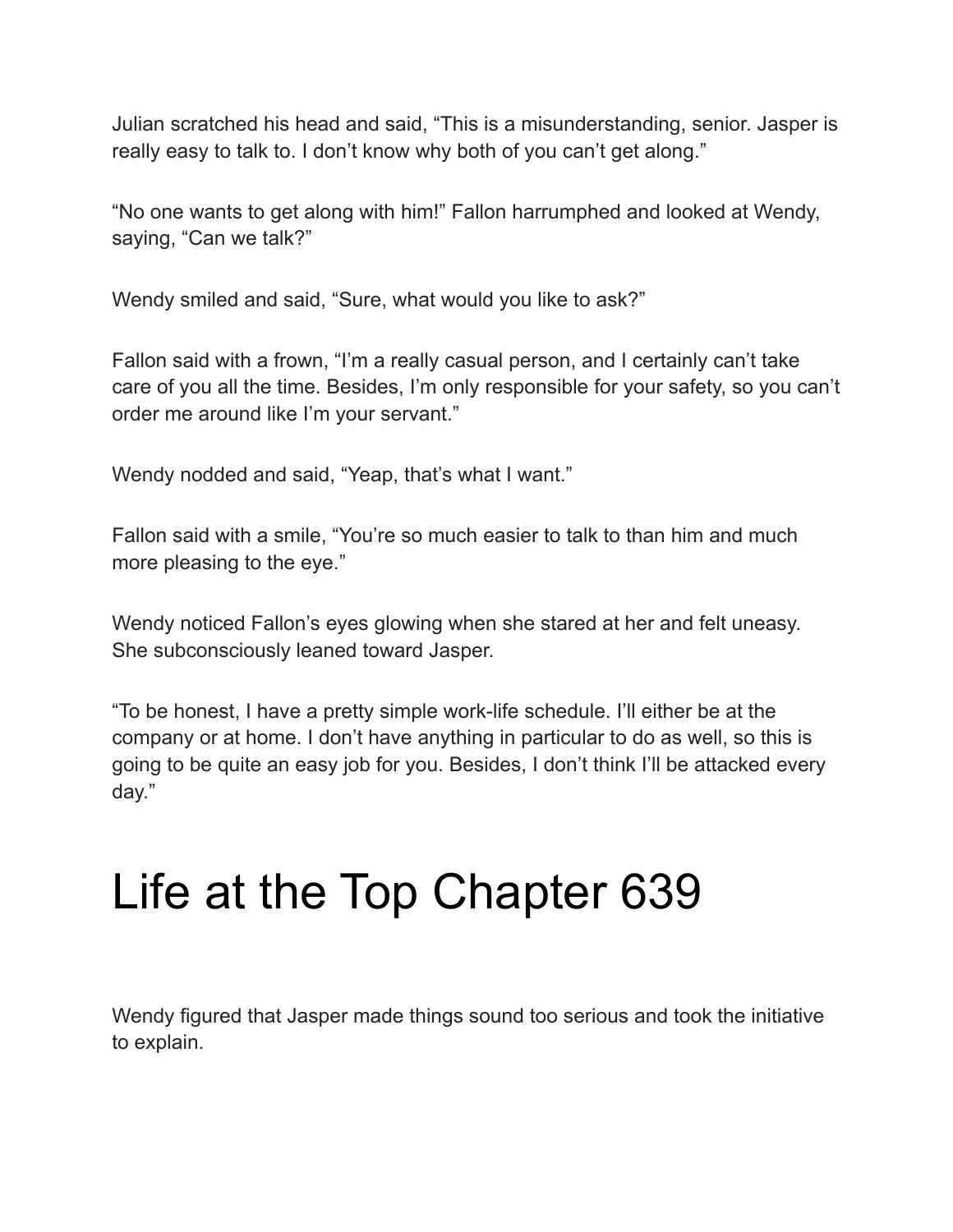Coincidentally, as soon as Wendy finished her sentence, they heard the sound of a car suddenly screeching to a halt.

A van pulled over at the side of the road, and five to six men with sharp blades hopped out of the vehicle. One of them was covering his head that was sloppily bandaged and shrieked while pointing at Jasper. "That's him, Drake! Hack him to death!"

Jasper frowned and glanced at Fallon.

Fallon tacitly understood. She stood up and lifted the plastic stool from underneath before charging forward.

Terrified, Wendy said to Jasper in a haste, "Shall we call the police, Jasp?"

Jasper said with a smile, "No, we have two bodyguards. You're going to embarrass them if you call the police. When you deal with thugs like them, it's best to do so using their own strategies."

Nowadays, most of the folks in Southeast Province had doughty spirits. Most ordinary citizens would only fan the flames and crowd around to watch the show.

Therefore, when they saw five to six men rushing over with blades, not only did the others not run away screaming, but they even crowded around to watch with great interest.

Soon after, these onlookers and Jasper got to witness what being doughty was like.

Fallon was seen lifting the plastic stool all by herself and rushing toward the five to six burly men who were wielding knives.

The men were stunned for a moment, but these thugs were used to fighting the minority with large numbers and bullying the weak. They could not care less and began hacking at Fallon while clamoring.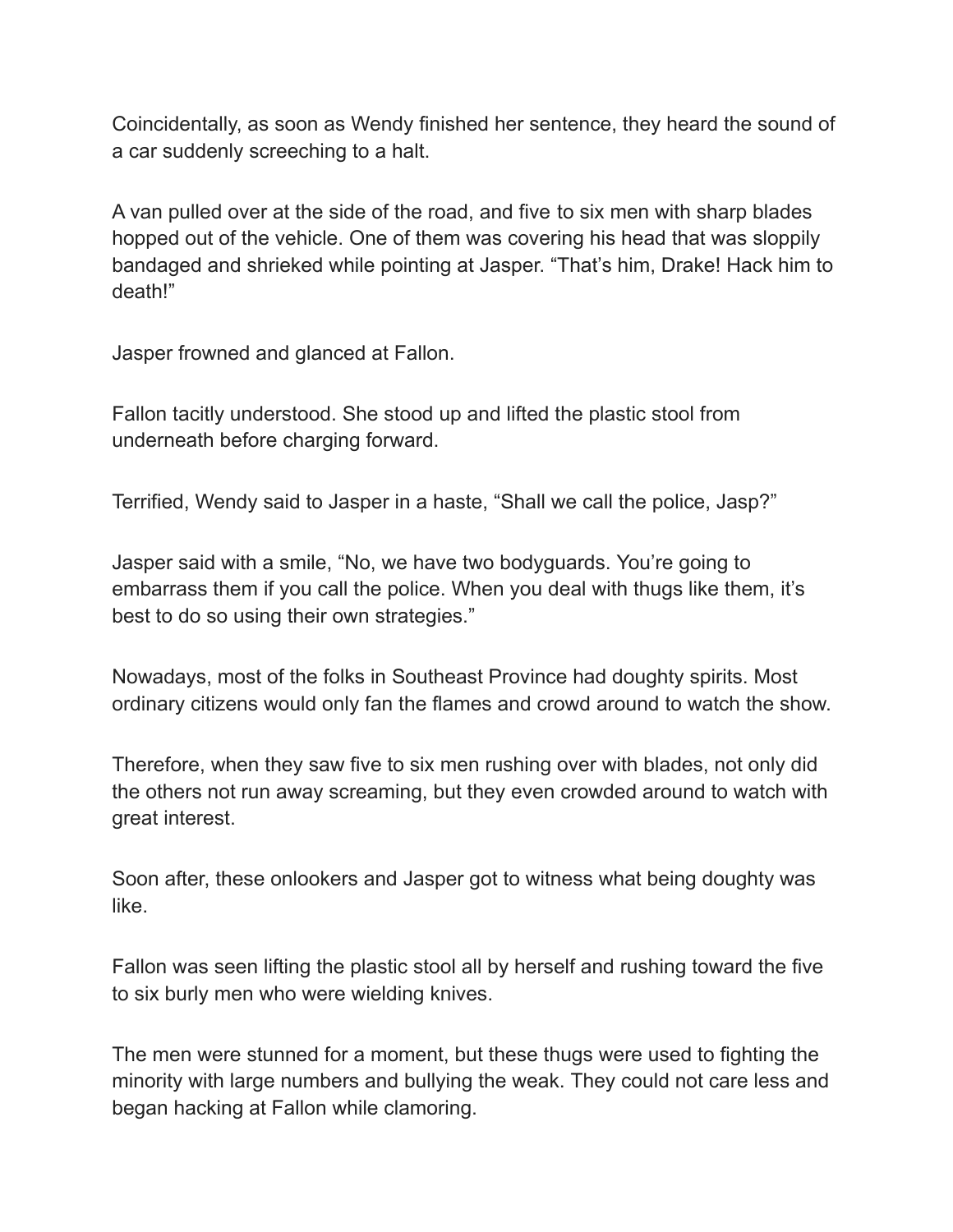When the plastic stool was in Fallon's hands, it turned into a sharp and effective weapon. Anyone who touched it would let out a shrill cry and crash to the ground.

It was as though she was chopping melons and vegetables.

Jasper knew that as Julian's senior, Fallon could easily handle these thugs, but little did he expect this woman to use only a plastic stool to finish off those knife-wielding thugs.

Moreover, Jasper realized that Julian's approach resembled traditional martial arts more, and every move he launched was traceable.

Fallon was different. She moved without a trace and would smash everything within her reach. Her every move was not rigidly adhered to any form.

Within two to three minutes, Fallon returned to Jasper's side, neither flushed nor out of breath. She threw away the blood-stained and cracked plastic stool that was still in one piece and raised her chin, saying, "What do you think?"

"Great! You're really skillful indeed." Jasper could only say that.

He figured that even ten to 20 versions of himself would not be nearly enough to help Fallon with her warm-up exercises.

Her skills were enough reason for Jasper to hire her.

However, why was this woman so zealous toward his woman?

"Are you impressed, Ms. Schuler?"

Jasper could not help but think that something was not right when he saw Fallon showing off to Wendy so smugly.

Wendy replied awkwardly, "I'm impressed!"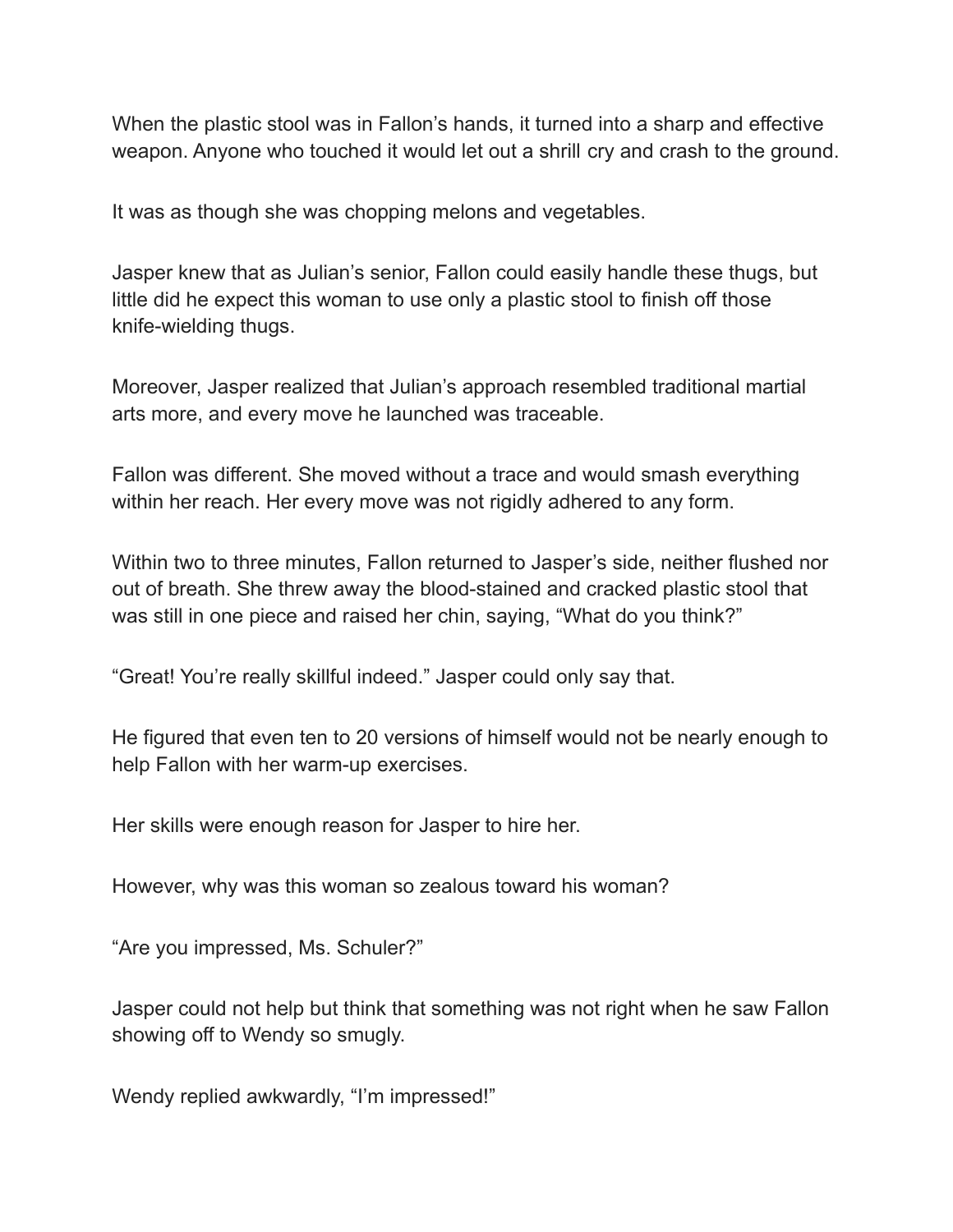"You know what, I don't see why we should continue having this meal. Let's go home. Go and pay the bills, Julian," Jasper said after standing up.

Fallon watched as Jasper led Wendy to the car and cried out in a hurry, "Hey! You didn't tell me my schedule yet."

"Julian will take you around to familiarize yourself with your job. You'll start working tomorrow and will receive the same benefits as Julian."

#### Life at the Top Chapter 640

Now that matters regarding Fallon had been taken care of, this relieved one of Jasper's anxieties.

However, Jasper could not help feeling that Fallon's behavior toward Wendy was a bit unusual, especially in the way she looked at Wendy. The way Fallon gazed upon her was exactly the way he himself gazed at Wendy.

This made Jasper feel rather uneasy.

As a result, the next day, Jasper requested two female bodyguards from Dawson. Although they were likely not on par with Fallon in terms of ability, their forte was that they were professional and reliable. Jasper's main objective for hiring them was to keep an eye on Fallon.

When Fallon found out about Jasper's decision, she immediately went to see him, looking extremely dissatisfied.

"Jasper, what is the meaning of this? Don't you trust me?

"Those two you've just hired—I can dispose of them with just one finger."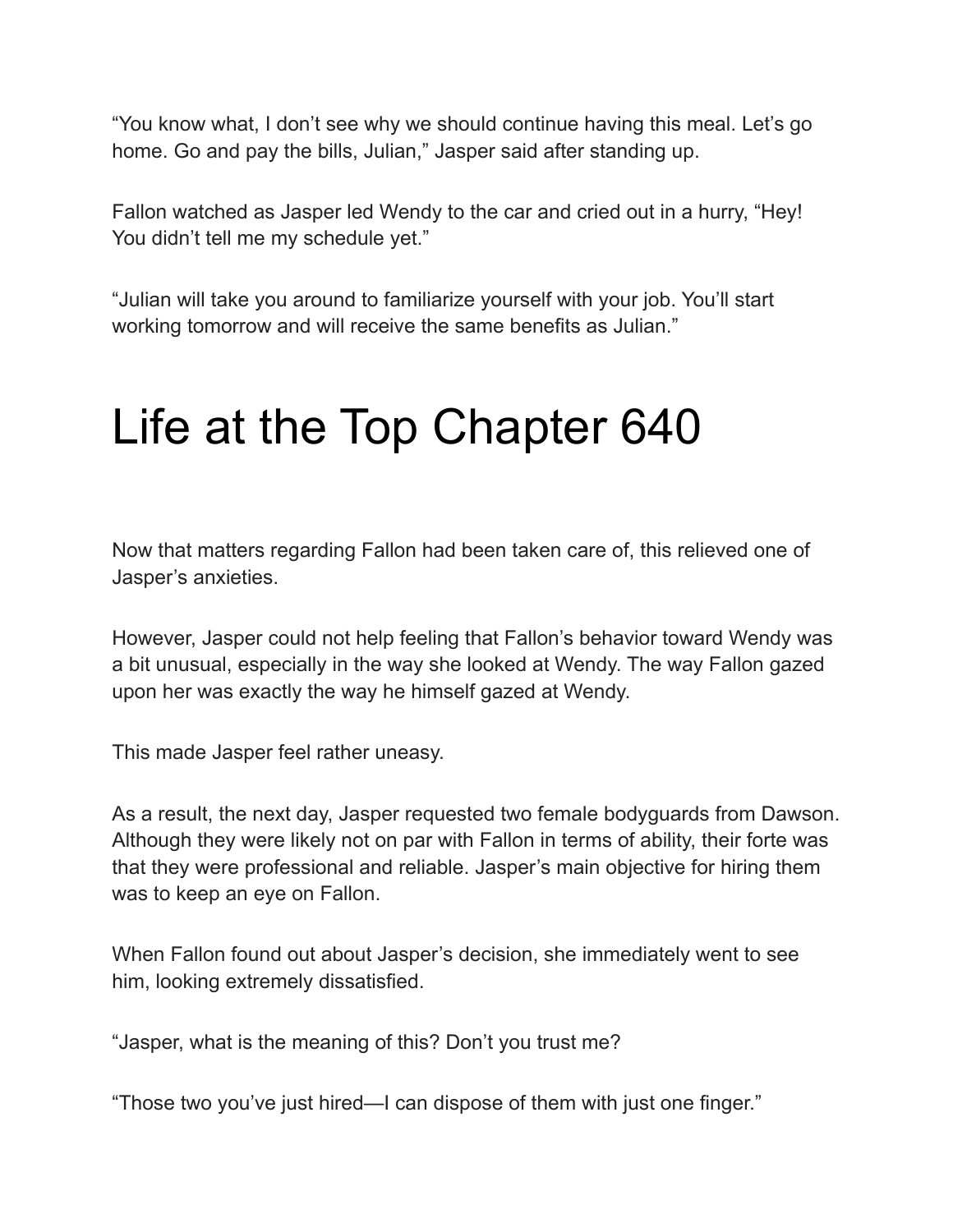Jasper was sorting out some clothes. After listening to what Fallon had to say, he replied coolly and calmly, "Didn't you say you wanted freedom and time for yourself? Now that I've hired two more bodyguards, you can take things a bit easier."

"But…"

Fallon still wanted to say something, but then she noticed Jasper looking at her.

Truthfully speaking, Fallon could easily deal with an ordinary person like Jasper—she could do it with just one finger even. Yet she did not know why she felt the hairs on the back of her neck stand up as Jasper fixed her with a seemingly calm, serene gaze.

It was the same sort of feeling that one would get if they were being scrutinized by a ferocious beast. The sheer unadulterated pressure on her nerves made her apprehensive.

"I'm usually an easy person to talk to most of the time, so you can also express your own opinions, and I'll take them into consideration. However, when I've made a decision on any particular matter, I don't wish to hear any voices raised in opposition. Do you understand me?"

Fallon nodded instinctively when she heard what Jasper had to say.

The next second, however, she began fuming at herself for being so useless. She had actually been intimidated by Jasper, who was merely a physically weak, ordinary man. By now, however, Jasper had already gotten into the car with Julian.

"I'm headed to Waterhoof for a few days and won't be at home, so I'll entrust Wendy's safety to you. I hope I can rely on you." Jasper rolled up the window of the car once he finished speaking, and drove off grandly in the large Bentley without so much as a backward glance.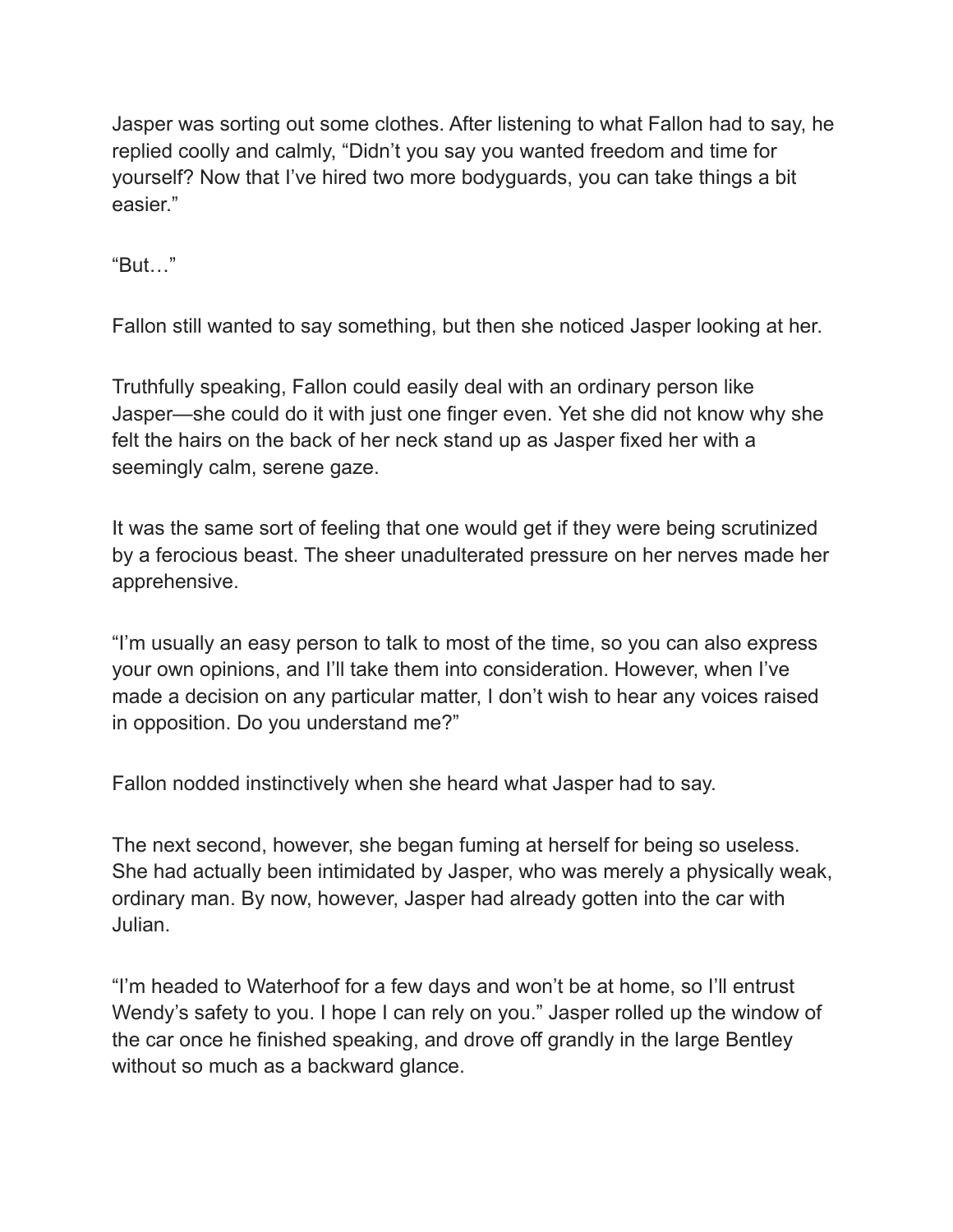Watching the Bentley's shadow disappear down the end of the road, Fallon gritted her teeth in anger.

"That f\*cking son of a b\*tch. All he has is a bit of lousy money—what's there to be so smug about!"

Fallon kept on muttering in extreme dissatisfaction, but then her eyes lit up immediately. "Doesn't that mean Wendy and I will have some time alone then?"

…

"Jasper, where do we head first when we get to Waterhoof City?"

Julian, who was driving the car, asked.

"We'll go to the Wonderland Hotel first to check-in. After that, I'll go meet a few people. This time around, we might need to stay in Waterhoof City for about three to five days.

"The first matter of business will be to communicate with the personnel in the city government about the development plans for that piece of land we purchased previously. The second thing will be to go shopping."

Jasper was seated in the back of the car, the luxurious and comfortable back seat having been customized to suit him. Subsequently, he commented comfortably, both legs on the seat's leg rest as he switched on the massage feature.

"So, you'll have a bit more free time. When there's nothing on the agenda, you can go look around on your own and buy whatever knick-knacks you like. After all, our economy in the Southeast Province can't compare with Waterhoof City. There are many things you can only find in Waterhoof City."

"I really don't have anything that I want to buy. I already have everything I basically need," Julian said bluntly.